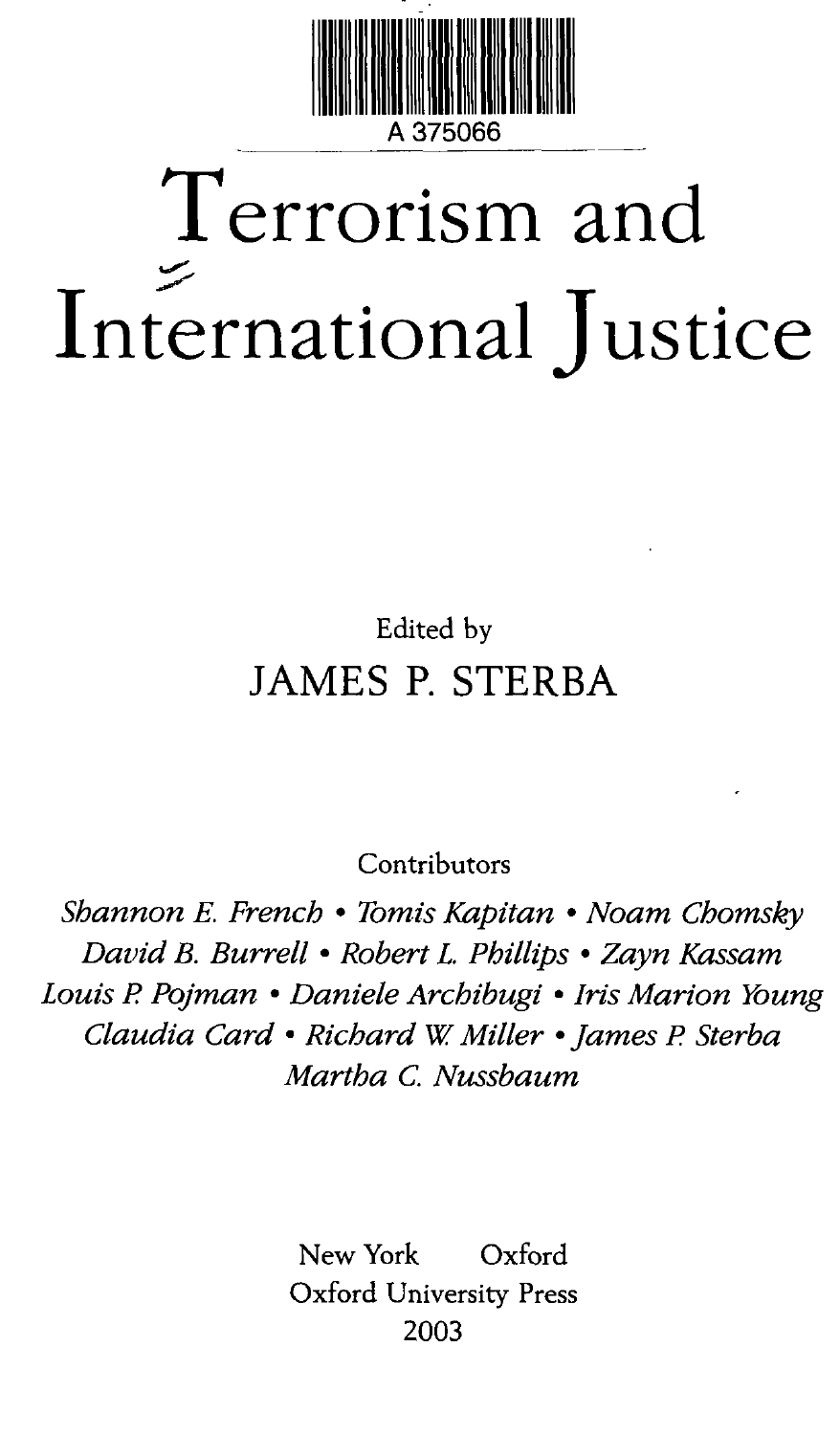### CONTENTS

*Preface* vii *Contributors* ix *Introduction* 1

#### **PART I What Is the Nature and Rhetoric of Terrorism?**

- **1.** Murderers, Not Warriors: The Moral Distinction Between Terrorists and Legitimate Fighters in Asymmetric Conflicts / *Shannon E. French* 31
- 2. The Terrorism of "Terrorism" / *Tomis Kapitan* 47

#### **PART II Who Are the Terrorists, and Why Do They Hate?**

- **3.** Terror and Just Response / *Noam Chomsky* 69
- 4. Narratives Competing for Our Souls / *David B. Burrell* 88
- 5. The War Against Pluralism / *Robert L. Phillips* 101
- 6. Can a Muslim Be a Terrorist? / *Zayn Kassam* 114

#### **PART III What Is a Morally Justified Response to Terrorism?**

- 7. The Moral Response to Terrorism and Cosmopolitanism / *Louis P. Pqjman* 135
- 8. Envisioning a Global Rule of Law / *Daniele Archibugi and Iris Marion Young* 158